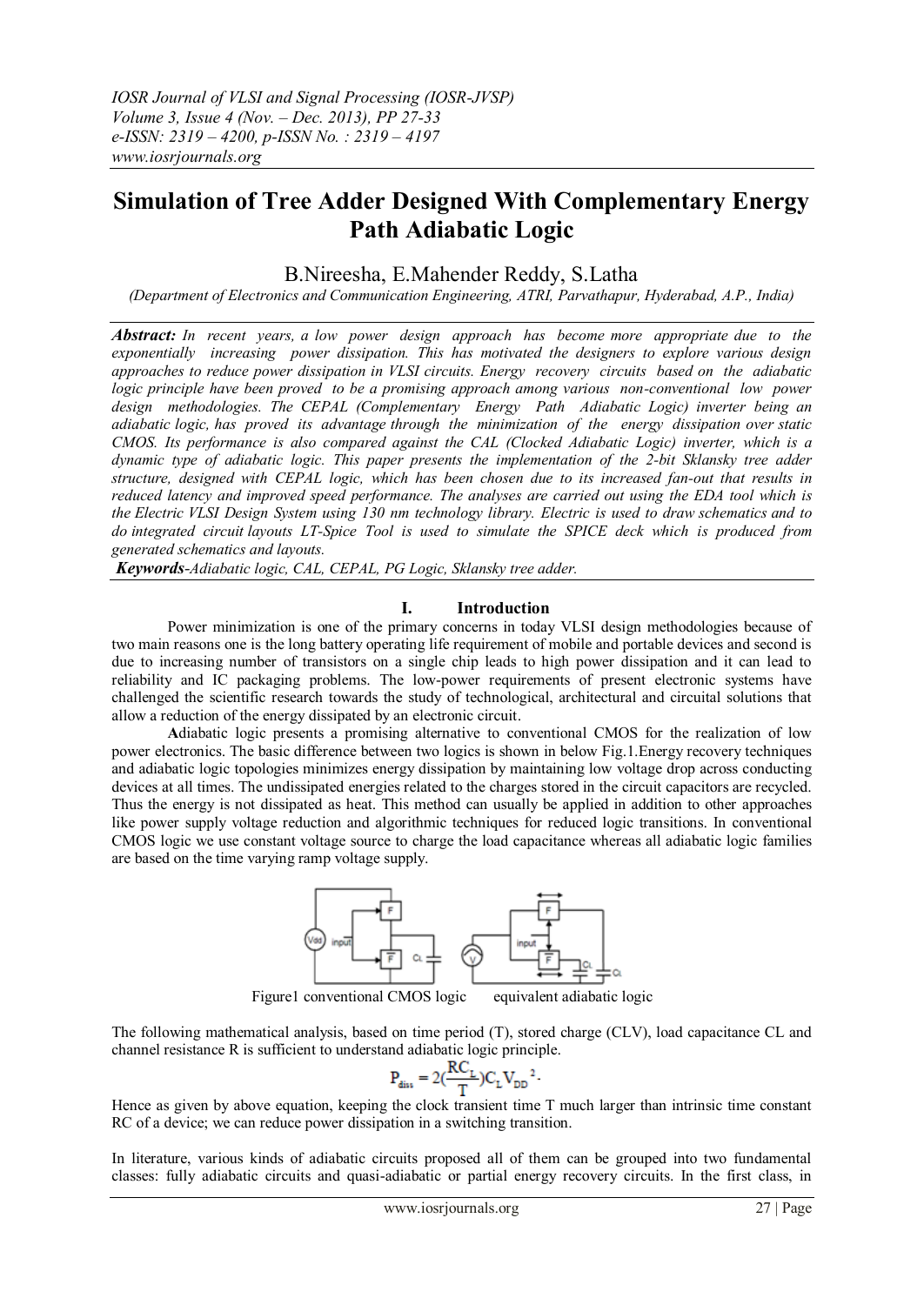particular working conditions can consume asymptotically zero energy for operation, the large area occupation and the design complexity make these circuits not competitive with traditional CMOS where as in second class circuits designed to recover large portion of the energy stored in the circuit node capacitances. This energy loss drawback however allows a good trade-off between circuit complexity and then area occupation.

The literature has brought out several types of adiabatic logic circuits namely, PAL (Pass transistor adiabatic logic), PFAL (Positive feedback adiabatic logic), 2N2P/2N-2N2P.The static adiabatic logic circuits are CEPAL, QSERL (Quasi static energy recovery logic), QSSERL (Quasi static single phase energy recovery logic) and CAL is the dynamic adiabatic style.

Addition is one of the most commonly used arithmetic operations. The parallel-prefix tree adders are identified to be the best performing adders. The reduced logic depth of the adders, reduced area and synchronization overhead, and the resultant lesser power consumption are the major factors. Hence, present work aims at the energy recovery type of logic that employs the parallel prefix tree adder to validate the logic.

### **II. Static Vs Dynamic Adiabatic Logic**

The schematic structure of the static energy recovery logic CEPAL is employed using Electric tool in the design, is shown in Fig.2. The basic structure of a CEPAL circuit and simulated waveforms of CEPAL inverter are shown in below figures. CEPAL is composed of two charging pMOS diodes (P1 and P2), a pull-up (P) network, two discharging nMOS diodes (N1 and N2) and a pull down (N) network. Two sinusoidal supply clocks in complementary phases (i.e. PC and PCbar) are used. Assume that initially output (Vout) is LOW, and the P-network is on while the N-network is off then the output either follows PC or its complement as it swings HIGH. Once Vout becomes HIGH the followed power clock then swings down and output node of CEPAL becomes floating but this situation is soon removed because at the same time the complement of the followed power clock swings up, thereby eliminating the weak HIGH at the output node. Similarly the weak LOW at the output can be eliminated by the complementary energy paths.

The elimination of redundant switching of the output nodes and the consequent reduction in adiabatic power dissipation are the major advantages of the CEPAL circuit. This beneficial characteristic of CEPAL identifies the circuit as the static type.

The schematic and layout of CEPAL inverter are drawn using the ELECTRIC VLSI Design Tool and are shown in below Fig.2&Fig.3.The simulated output of CEPAL Inverter is shown in Fig.4 using LT SPICE tool.



Figure2: CEPAL inverter schematic



Figure3 CEPAL inverter layout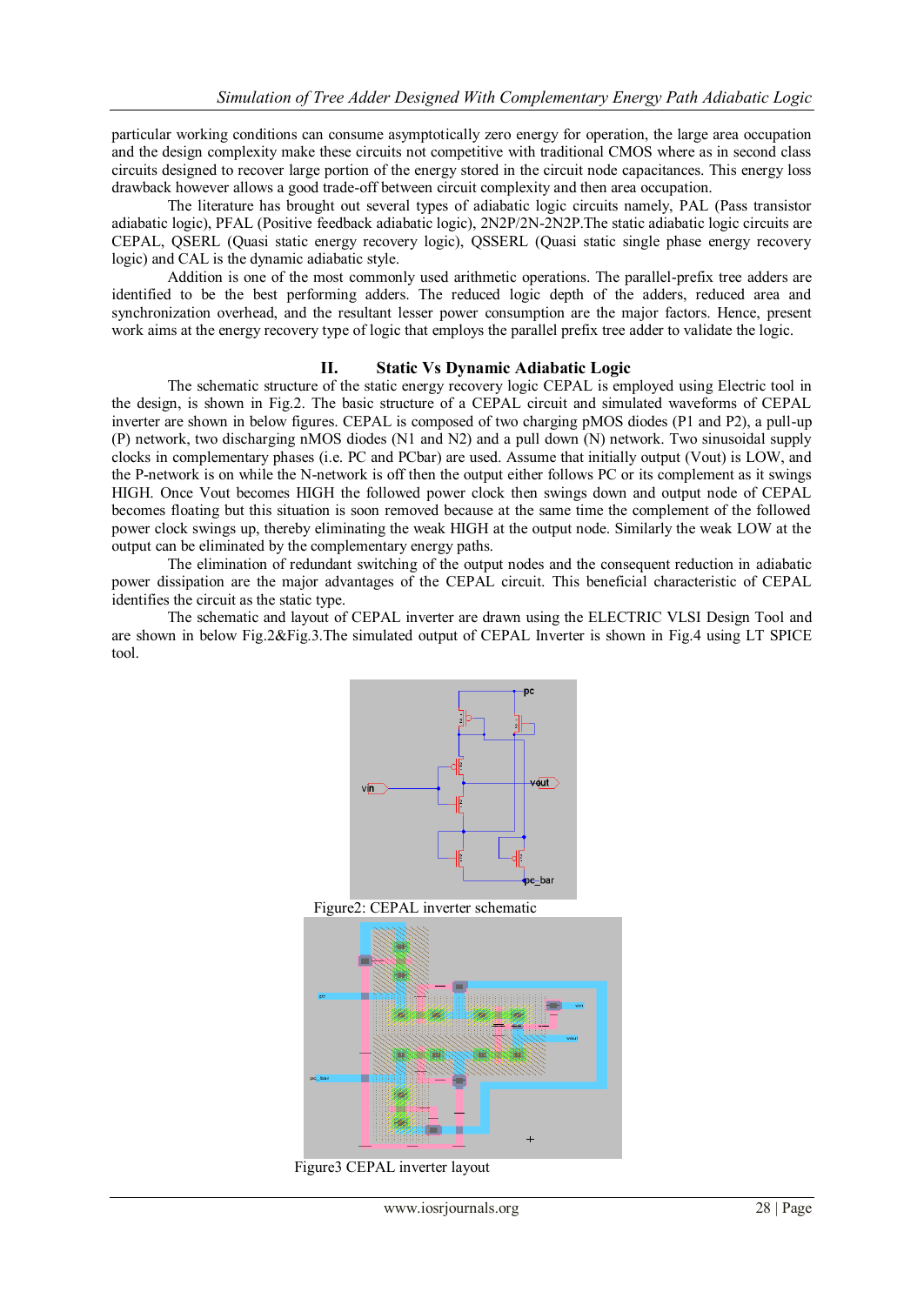

Figure4 waveform of CEPAL inverter

The structure of the Clocked Adiabatic Logic CAL inverter is shown in Fig.5. It consists of cross coupled transistors to offer the memory function. The structure uses auxiliary clock timing signal to enable the logic function in one power clock. To understand the operation of the circuit, let us assume that initially the auxiliary clock CX is high during the first clock period. This enables the logic evaluation. When the input signal in is high, the right side of the logic tree is switched on and the output signal out is low and its compliment Outbar closely follows the power clock. In other words, the output node switches for every power clock. During the subsequent clock period, the auxiliary clock signal CX is low which disables the logic evaluation. The previously stored logic state remains at the outputs due to its memory irrespective of the input signal applied to the system. Therefore the CAL takes the new input in every other power cycle. Due to this single phase operation of the dynamic adiabatic logic, CAL is used to study the performance advantages of static logic CEPAL against dynamic logic.



Figure5 CAL inverter schematic

The layout and simulated waveform of CAL Inverter are shown in Fig.6 and Fig.7.



Figure6 CAL inverter layout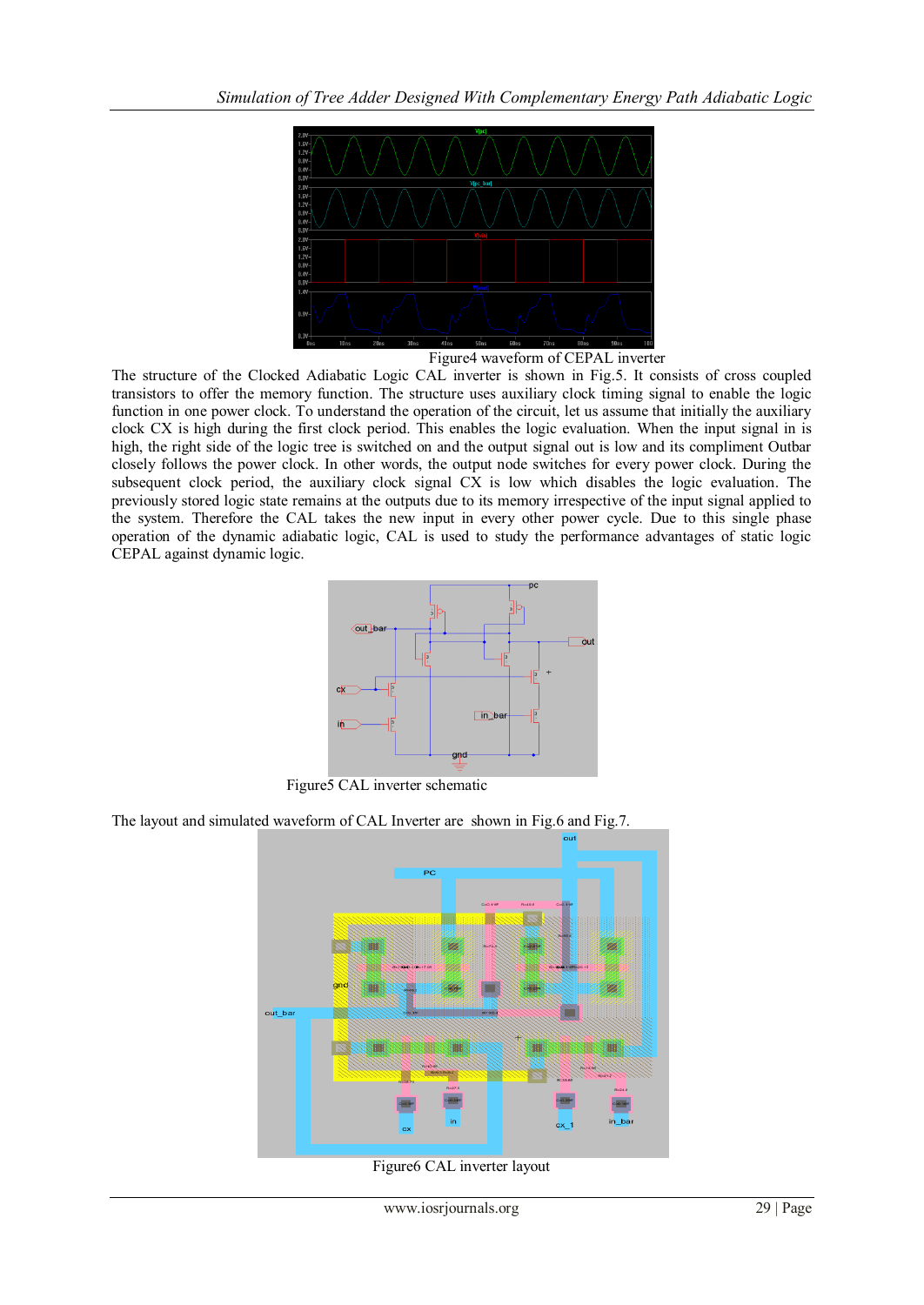

Figure7 waveform of CAL inverter

The operational differences between the static and dynamic inverters are shown in Fig.4 and Fig.7, with the help of the simulated input and output transients of CEPAL and CAL inverters. Waveform 3 depicts the response of CEPAL inverter with the output changing only with respect to the change in the input conditions. This is nearly like a static CMOS inverter. The output does not switch for all the power clock cycles. This feature makes it identifiable as a static inverter. On the other hand, waveform 6 depicts the output node switching for every power clock cycle. That is, the output follows the power-clock for the same input. This is the property that makes the CAL type of adiabatic logic a dynamic inverter.

The experimental work consists of simulating the CMOS, CEPAL and CAL circuits using LT SPICE simulator with all the transistors of equal sizes. The supply voltage, power clock frequency (fPC), input frequency (fin) and load capacitance are2.0V, 100MHz, 50MHz and 10fF respectively. The power dissipation among three inverters is shown in the below table1.

| <b>NAME OF THE CIRCUIT</b>     | POWER DISSIPATION (µW) |
|--------------------------------|------------------------|
| <b>CMOS</b>                    | 40                     |
| <b>CEPAL</b>                   | $4E-20$                |
| CAL(Clock Transient time=16ns) | 2.5E-20                |

Table1: The power dissipation among three inverters

## **III. Structure And Design Of Adiabatic Tree Adder**

Binary addition is one of the most primitive and most commonly used applications in computer arithmetic. The requirements of the adder are that it should be primarily fast and secondarily efficient in terms of power consumption and chip area. Parallel-prefix adders are suitable for VLSI implementation since they rely on the use of simple cells and maintain regular connections between them. Here, the Sklansky type of tree adder is preferred due to its lower power consumption than that incurred by other tree adder structures.

Parallel Prefix adders (PPA) are family of adders derived from the commonly known carry look ahead adders. These adders are best suited for adders with wider word lengths. PPA circuits use a tree network to reduce the latency to  $O(\log 2 n)$  where 'n' represents the number of bits. A three step process is generally involved in the construction of a PPA.

The static adiabatic logic, CEPAL is validated for its functioning through simulation of the tree adder structure. Several tree structures have been proposed to carry out parallel carry computation for wide word length adders. The tree structures proposed by Kogge and Stone and Sklansky adder are the fastest among the already proposed structures. It can be noted that this structure realizes the advantage in terms of reduction of delay to (log2N) and reduced latency of computation. Hence, this paper uses the Sklansky tree adder to validate the logic due to its high speed of operation.

Fig.8 shows the three step addition process used in computing the *Propagate* and *generate* signals of 2 bit adder. These signals are used to calculate the carryout signal for the generation of SUM. The first and third steps are common for any tree adder structures. Fig.9 and Fig.10 show the PG (Propagate - Generate) logic for the Sklansky tree adder and the basic modules used in the PG block.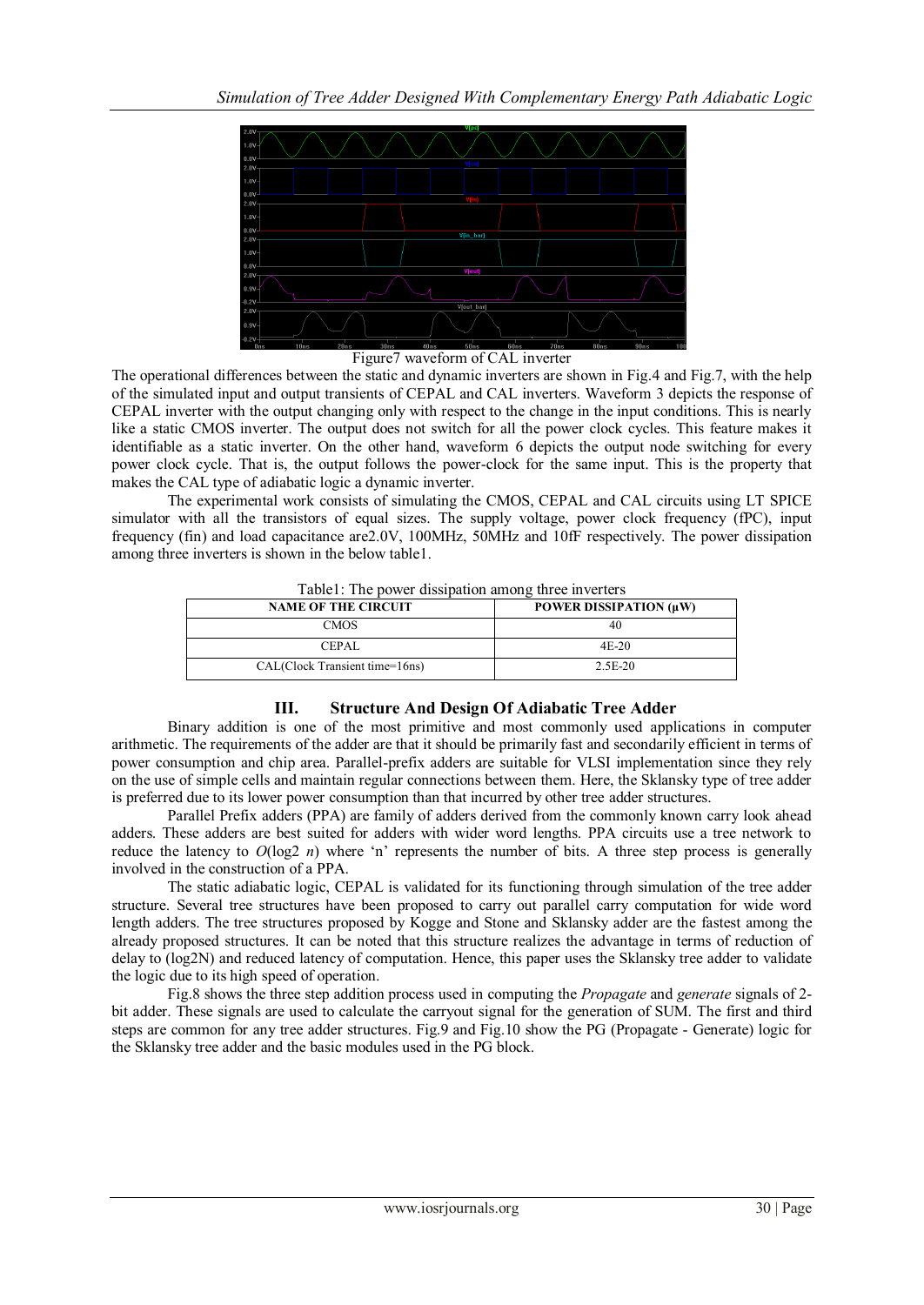

Figure10 AND OR AND, AND OR

### **3.1 2-Bit Sklansky Tree Adder**

The schematic design of the circuit using CEPAL is made for the tree adder. The circuit design is done hierarchically, through the instantiation of the individual modules, such as AND, XOR, OR, AND-OR, AND-OR- AND & PG (Propagate-generate) cells. The individual modules are constructed using pre-layout simulation through the Schematic Electric tool and the designs are exported to the LT Spice circuit Simulator.

The following figures show the 2-bit Sklansky Tree Adder and its gate level circuit.



Figure12 gate level circuit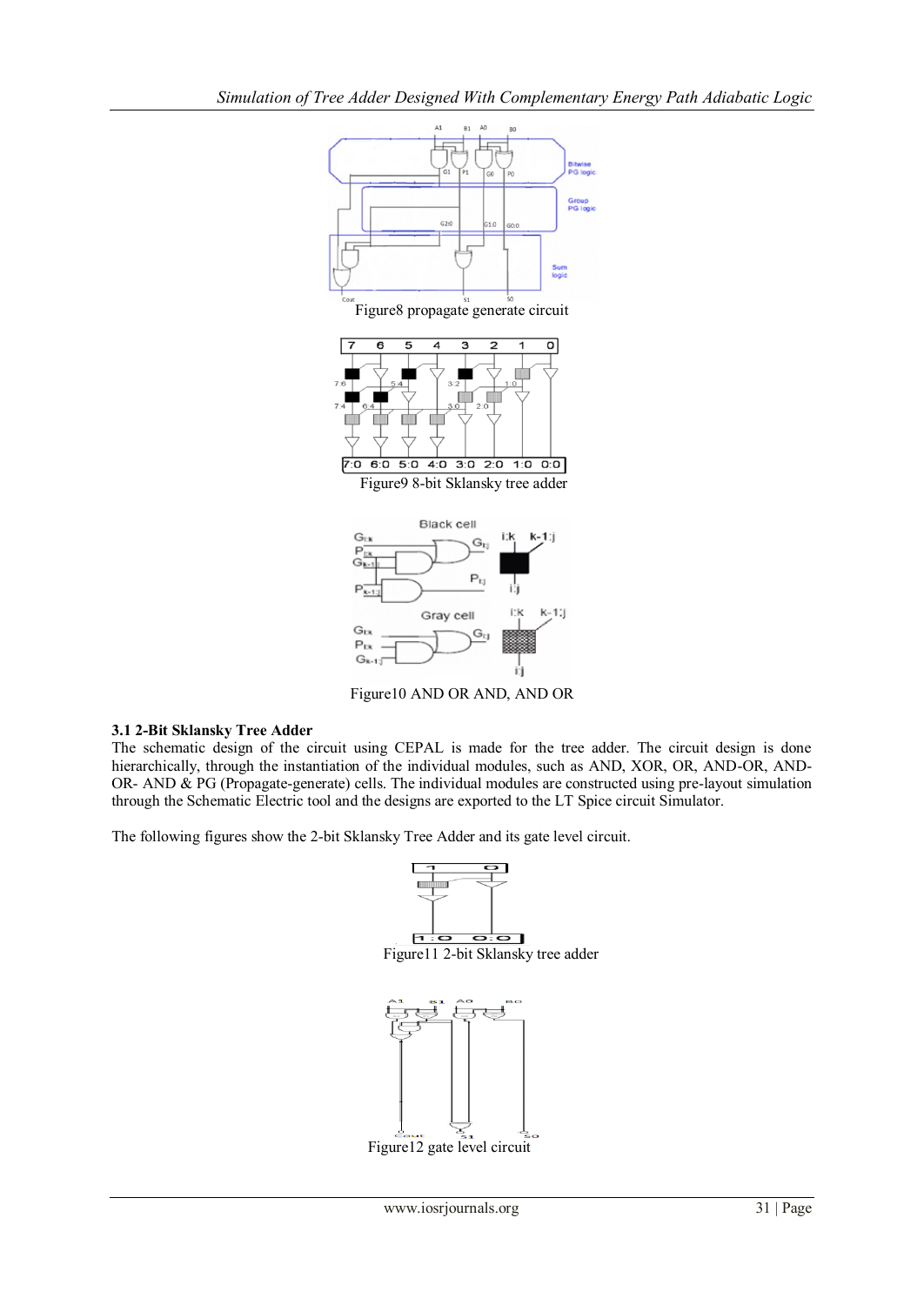### **IV. Results And Discussion**

In this section, the functionality of proposed CEPAL adder is examined and compared the results with the CMOS adder. The simulations were performed using LT SPICE simulator USING 130nm technology. The supply voltage, power clock frequency (fPC), input frequency (fin) and load capacitance used are 2V, 100MHz, 50MHz and 10fF respectively. Fig.15 shows the simulation waveform of a CEPAL adder. The power comparison of CMOS and SKLANSKY CEPAL adders is shown in the table2.

| <b>NAME OF THE ADDER</b> | <b>TRANSISTOR COUNT</b> | POWER DISSIPATION $(\mu W)$ |
|--------------------------|-------------------------|-----------------------------|
| CMOS ADDER-              | 60                      | 8.668                       |
| CEPAL ADDER              |                         | 0 00049                     |

In this paper, the implementation of 2- bit Sklansky tree adder circuit using CEPAL is presented. The CEPAL structure, being a static type of logic, incurs the reduced switching activity than the dynamic adiabatic logic CAL. Simulations indicate that the CEPAL realizes energy advantage against the static CMOS.



Figure13 schematic of 2-bit Sklansky adder



Figure 14 layout of 2-bit Sklansky adder

The results proved that the power comparisons for the Sklansky adder are best with CEPAL logic style over static CMOS using 130nm technology file. The Schematic and Layout of CEPAL 2-bit adder are shown in Fig.13 &Fig.14 using Electric tool. The simulation results of CEPAL tree adder are shown in below Fig.15.



Figure15 simulation results of 2-bit Sklansky adder